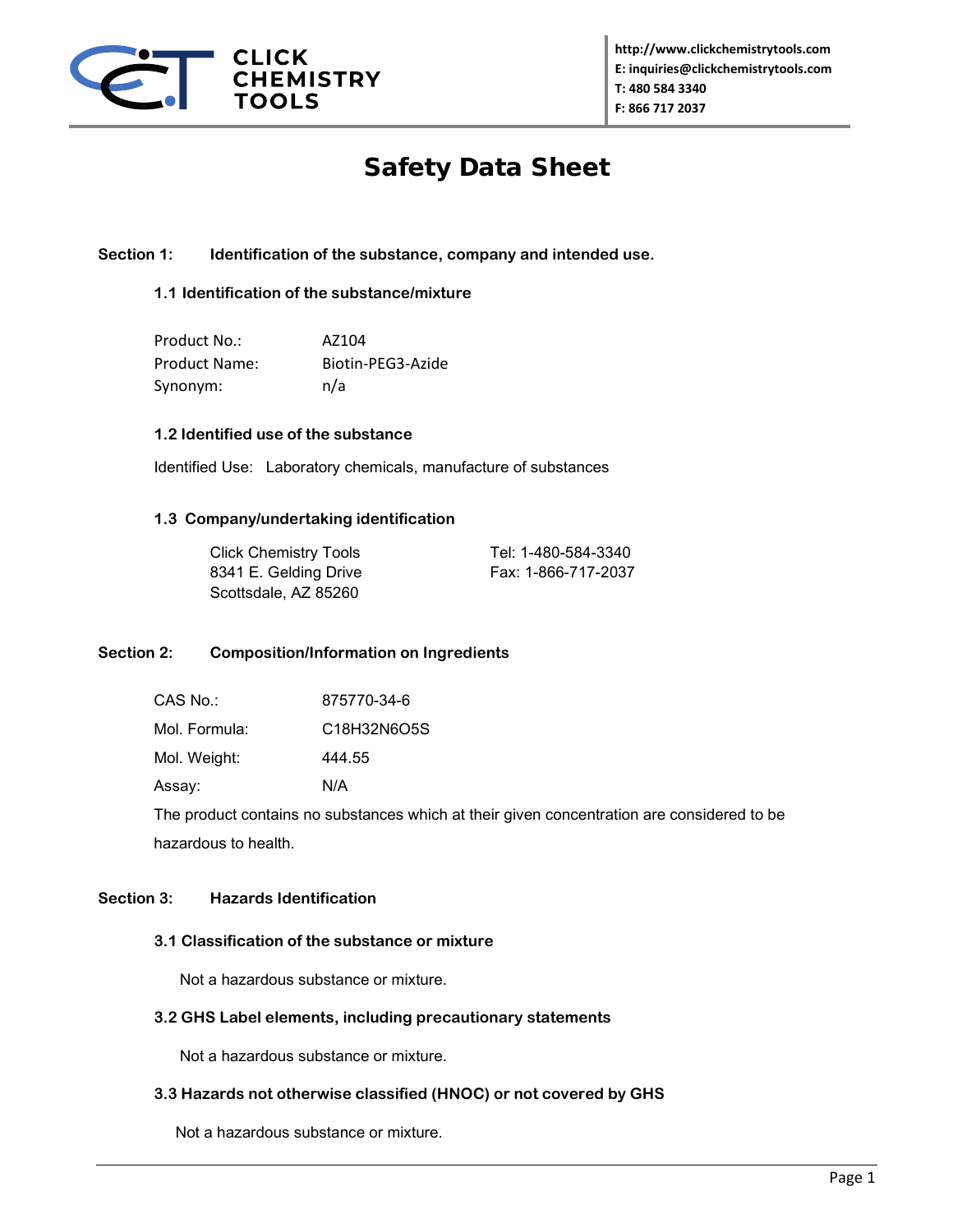## **Section 4: First-Aid Measures**

#### **4.1 Description of first aid measures**

#### **If inhaled**

 Not expected to be an inhalation hazard under anticipated conditions of normal use of this material. Consult a physician if necessary.

## **In case of skin contact**

Rinse with plenty of water. Immediate medical attention is not required.

## **In case of eye contact**

Rinse cautiously with water for several minutes. Remove contact lenses, if present and easy to do.

## **If swallowed**

 Not expected to present a significant ingestion hazard under anticipated conditions of normal use. If you feel unwell, seek medical advice.

## **4.2 Indication of any immediate medical attention and special treatment needed**

Treat symptomatically.

## **4.3 Most important symptoms and effects, both acute and delayed**

Not Applicable

## **4.4 Indication of any immediate medical attention and special treatment needed**

None

## **Section 5: Fire Fighting Measures**

#### **5.1 Extinguishing media**

Water spray. Carbon dioxide (CO2). Foam. Dry chemical.

## **5.2 Advice from firefighters**

Standard procedure for chemical fires.

## **5.3 Further information**

No data available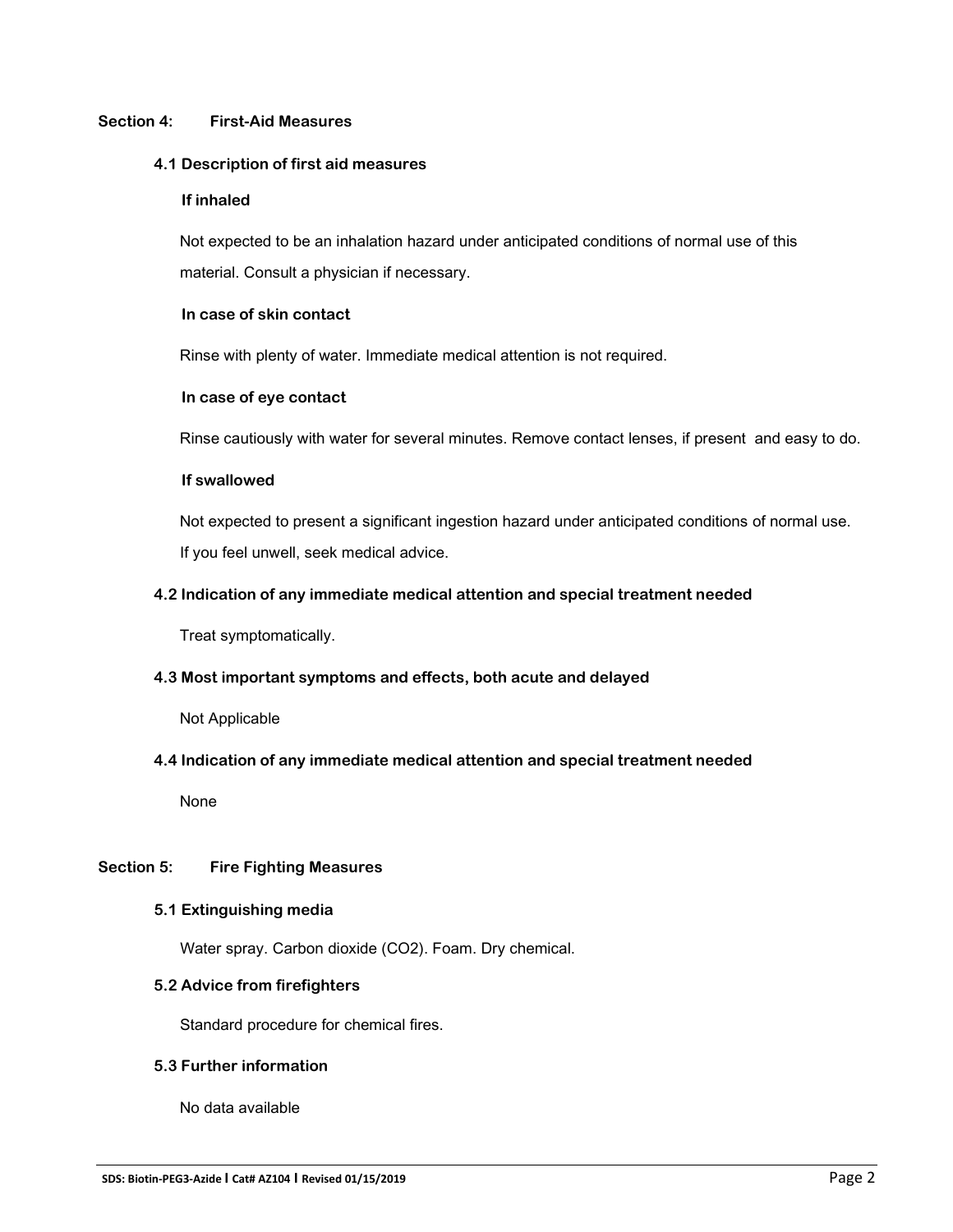#### **Section 6: Accidental Release Measures**

#### **6.1 Personal precautions, protective equipment and emergency procedures**

 Ensure adequate ventilation. Always wear recommended Personal Protective Equipment. Use personal protection equipment. See Section 8 for more detail.

## **6.2 Environmental precautions**

No special environmental precautions required.

## **6.3 Methods and materials for containment and cleaning up**

Take up mechanically, placing in appropriate containers for disposal.

#### **6.4 Reference to other sections**

See Section 8 for additional information.

## **Section 7: Handling and Storage**

## **7.1 Precautions for safe handling**

 Always wear recommended Personal Protective Equipment. No special handling advices are necessary.

## **7.2 Conditions for safe storage, including any incompatibilities**

Keep in a dry, cool and well-ventilated place.

#### **7.3 Specific end use(s)**

For research use only.

## **Section 8: Exposure Controls/Personal Protection**

#### **8.1 Control parameters**

#### **Exposure Limits**

Contains no substances with occupational exposure limit values

#### **Engineering measures**

Ensure adequate ventilation, especially in confined areas

#### **8.2 Exposure controls**

## **Personal Protective Equipment**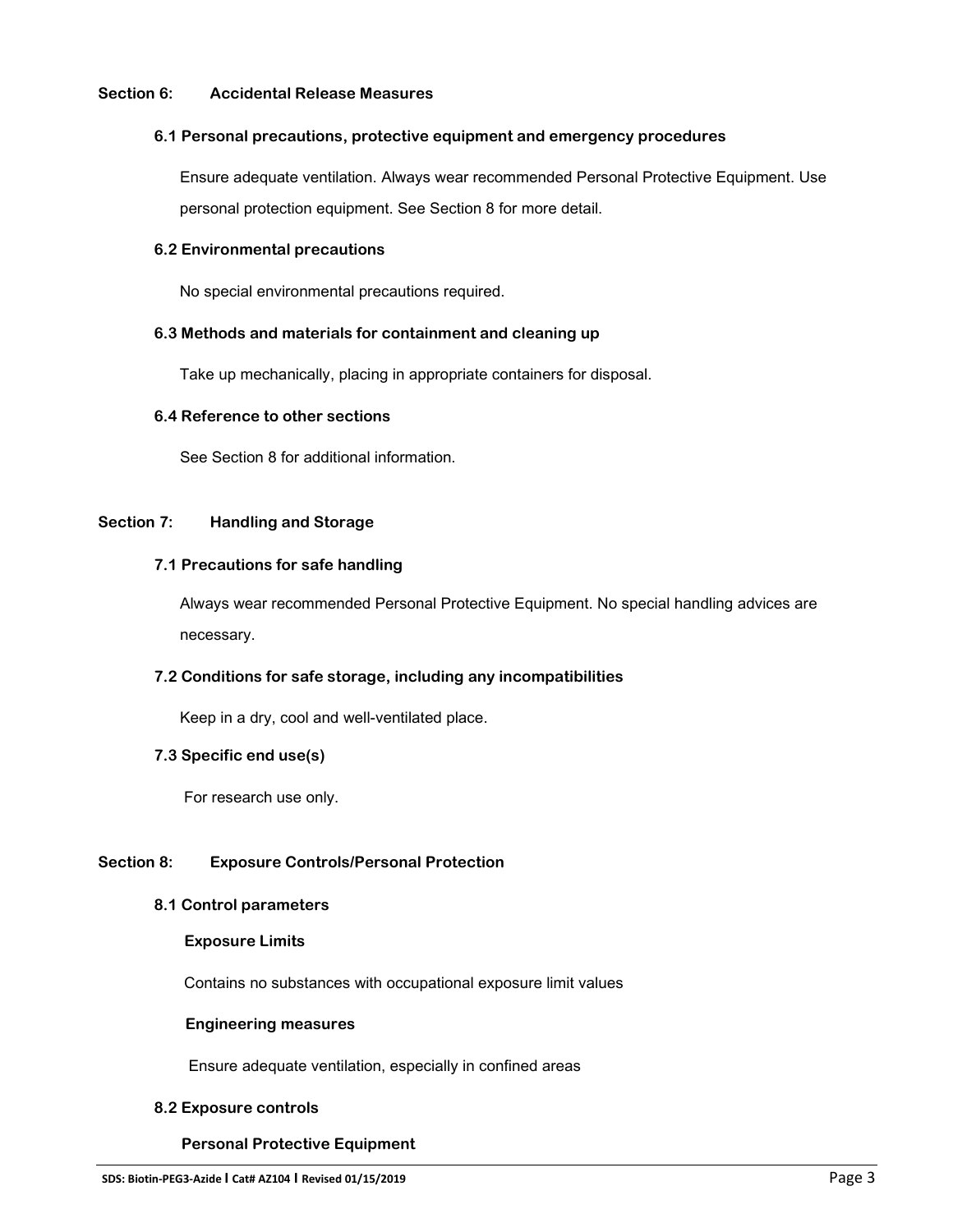## **Respiratory protection**

 In case of insufficient ventilation wear respirators and components tested and approved under appropriate government standards

#### **Hand protection**

Wear suitable gloves Glove material: Compatible chemical-resistant gloves

## **Eye/Face protection**

Wear tight sealing safety goggles

#### **Skin/Body Protection**

Wear suitable protective clothing

#### **Hygiene measures**

Handle in accordance with good industrial hygiene and safety practice

## **Control of Environmental exposure**

No special environmental precautions required

## **Section 9: Physical and Chemical Properties**

## **9.1 Information on basic physical and chemical properties**

| a) Appearance                            | White to slightly grey crystalline to amorphous solid |
|------------------------------------------|-------------------------------------------------------|
| b) Odor                                  | No data available                                     |
| c) Odor Threshold                        | No data available                                     |
| d) pH                                    | Not Applicable                                        |
| e) Melting / Freezing points             | °C and °F Mixture has not been tested                 |
| f) Initial boiling point & boiling range | °C and °F Mixture has not been tested                 |
| g) Flash point                           | °C and °F Mixture has not been tested                 |
| h) Evaporation rate                      | No data available                                     |
| i) Flammability (solid, gas)             | No data available                                     |
| j) Explosive limits                      | Mixture has not been tested                           |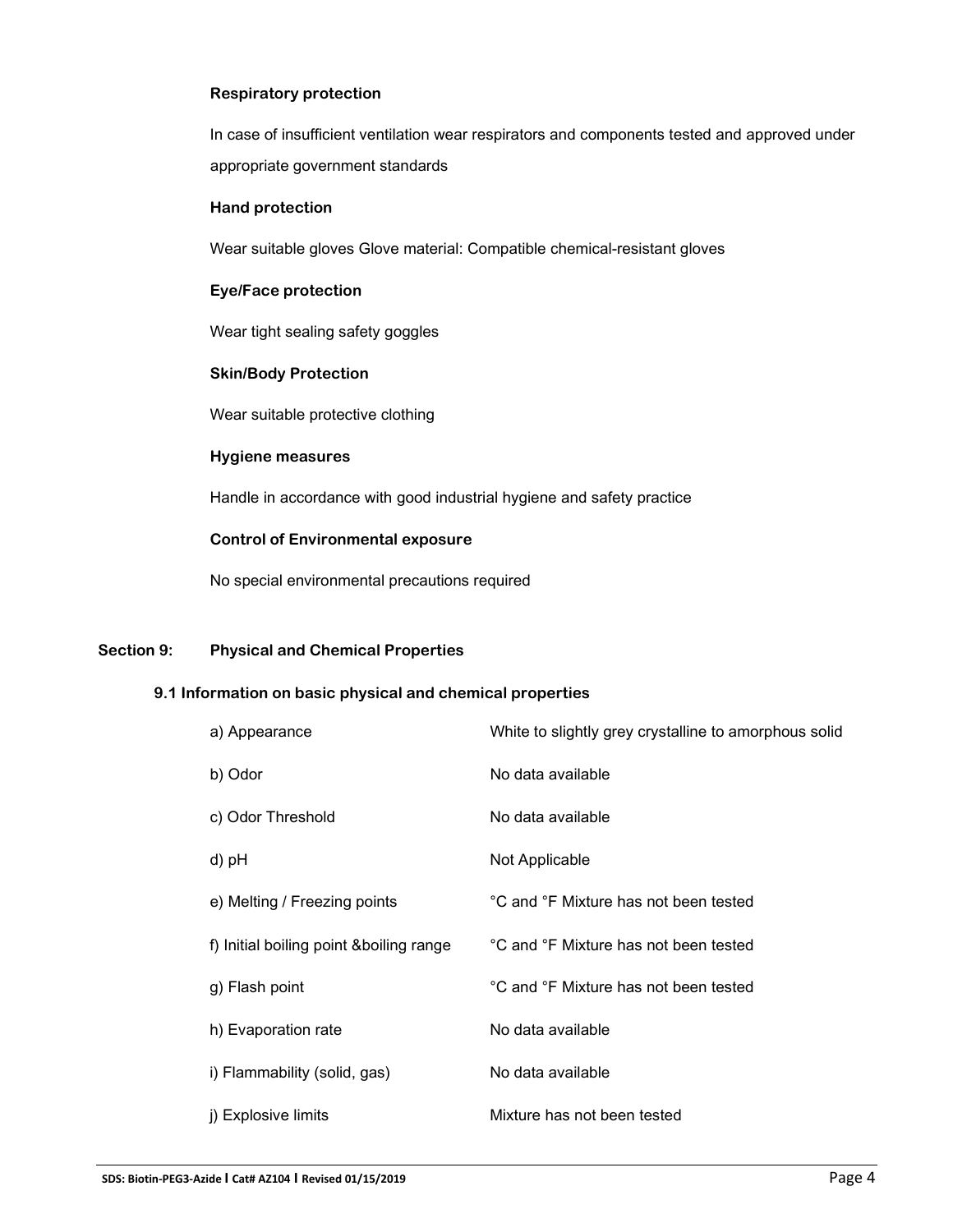| k) Vapor pressure                                           | Mixture has not been tested |
|-------------------------------------------------------------|-----------------------------|
| I) Vapor pressure                                           | Mixture has not been tested |
| m) Relative density                                         | Mixture has not been tested |
| n) Water solubility                                         | Water, DMSO, DMF            |
| o) Partition coefficient: n-octanol/water No data available |                             |
| p) Auto-ignition temperature                                | No data available           |
| q) Decomposition temperature                                | No data available           |
| r) Viscosity                                                | No data available           |
| s) Explosive properties                                     | No data available           |
| t) Oxidizing properties                                     | No data available           |

## **9.2 Other safety information**

No data available.

## **Section 10: Stability and Reactivity**

**10.1 Reactivity**

None known

## **10.2 Chemical stability**

Stable under normal conditions

## **10.3 Possibility of hazardous reactions**

Hazardous reaction has not been reported

## **10.4 Conditions to avoid**

No information available

## **10.5 Incompatible materials**

No dangerous reaction known under conditions of normal use

# **10.6 Hazardous decomposition products**

No data available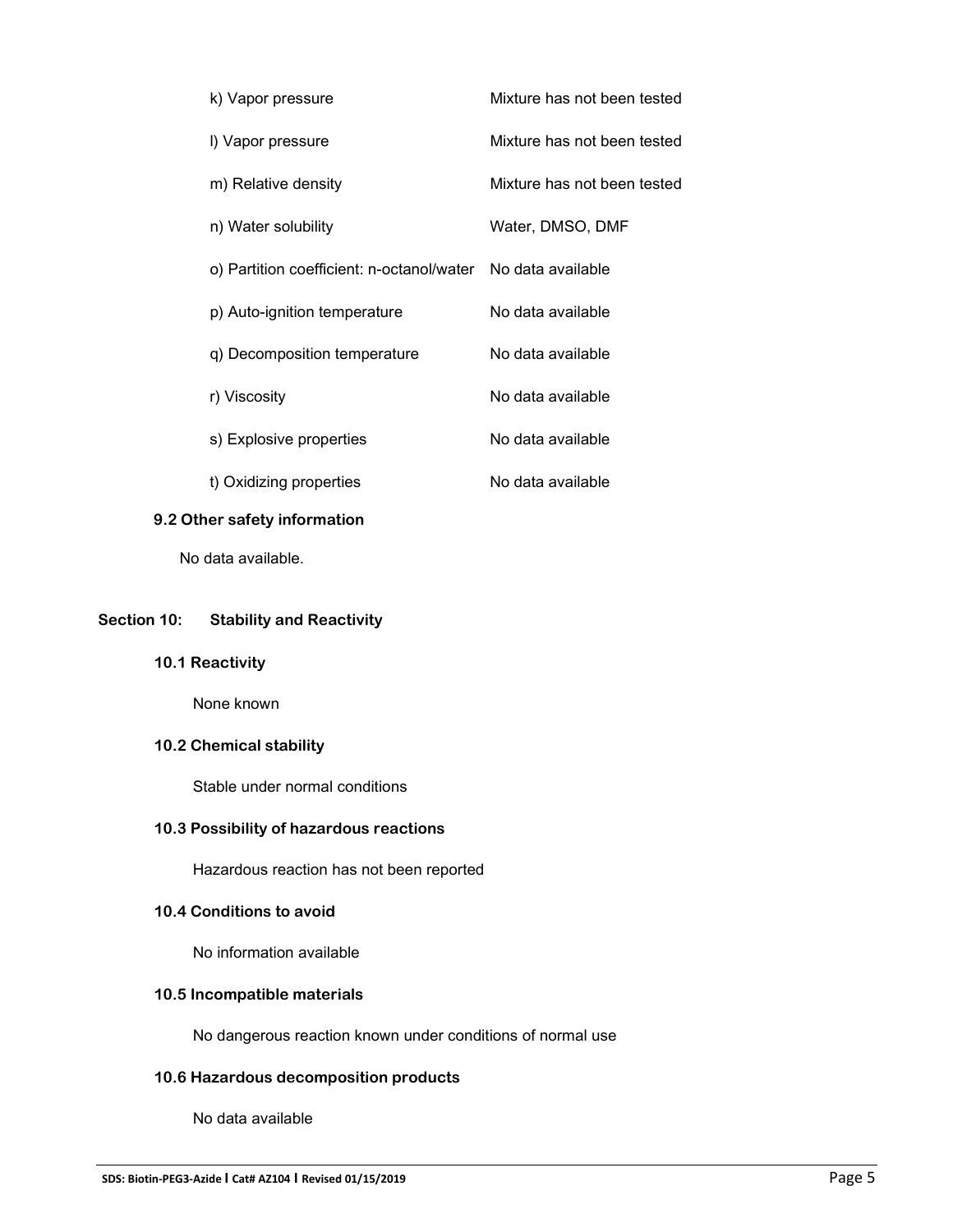## **Section 11: Toxicological Information**

**11.1 Information on toxicological effects**

 **There is no evidence available indicating acute toxicity**

## **11.2 Principal Routes of Exposure**

| <b>Irritation</b>               | Conclusive but not sufficient for classification |
|---------------------------------|--------------------------------------------------|
| <b>Corrosivity</b>              | Conclusive but not sufficient for classification |
| <b>Sensitization</b>            | Conclusive but not sufficient for classification |
| <b>STOT - Single Exposure</b>   | Conclusive but not sufficient for classification |
| <b>STOT - Repeated Exposure</b> | Conclusive but not sufficient for classification |
| Carcinogenicity                 | Conclusive but not sufficient for classification |
| <b>Mutagenicity</b>             | Conclusive but not sufficient for classification |
| <b>Reproductive toxicity</b>    | Conclusive but not sufficient for classification |
| <b>Aspiration hazard</b>        | Conclusive but not sufficient for classification |

#### **Section 12: Ecological Information**

## **12.1 Toxicity**

Contains no substances known to be hazardous to the environment or not degradable in waste water treatment plants.

## **12.2 Persistence and degradability**

No information available

## **12.3 Bio accumulative potential**

No information available

## **12.4 Results of PBT and vPvB assessment**

This mixture does not contain any substances that are assessed to be a PBT or a vPvB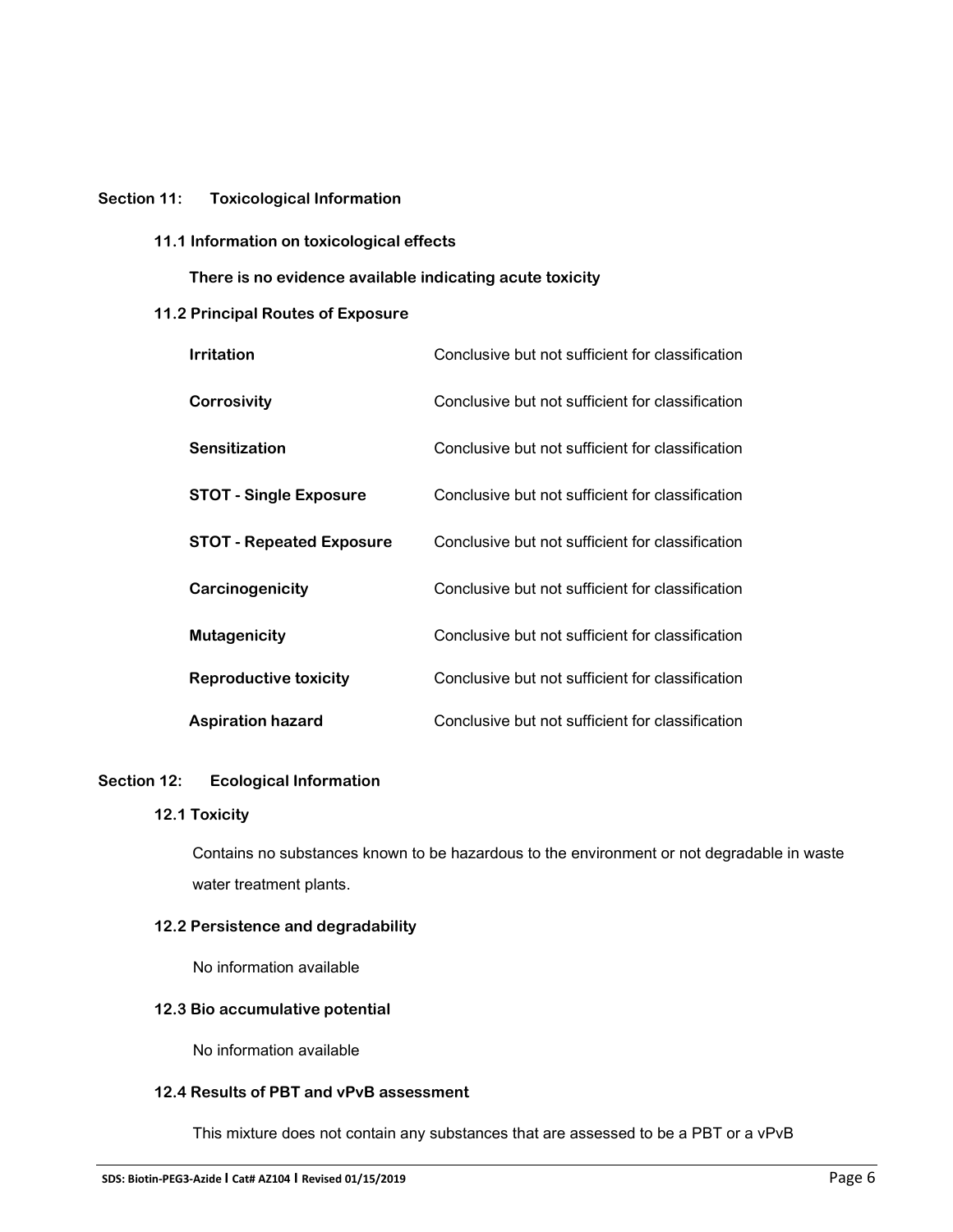## **12.5 Other adverse effects**

No information available

## **Section 13: Disposal Considerations**

#### **13.1 Waste treatment methods**

The generation of waste should be avoided or minimized wherever possible. Empty containers or liners may retain some product residues. This material and its container must be disposed of in according to approved disposal technique. Disposal of this product, its solutions or of any byproducts, shall comply with the requirements of all applicable local, regional or national/federal regulations.

## **Section 14: Transport Information**

## **14.1 IATA / ADR / DOT-US / IMDG**

Not regulated in the meaning of transport regulations.

| Not Applicable |
|----------------|
| Not Applicable |
| Not Applicable |
| Not Applicable |
| Not Applicable |
| Not Applicable |
|                |

 **Transport in bulk according to Annex II of MARPOL 73/78 and the IBC Code**

Not Applicable

## **Section 15: Regulatory Information**

#### **15.1 SARA 313 Components**

This product is not regulated by SARA

## **15.2 Clean Air Act, Section 112 Hazardous Air Pollutants (HAPs) (see 40 CFR 61)**

This product does not contain HAPs